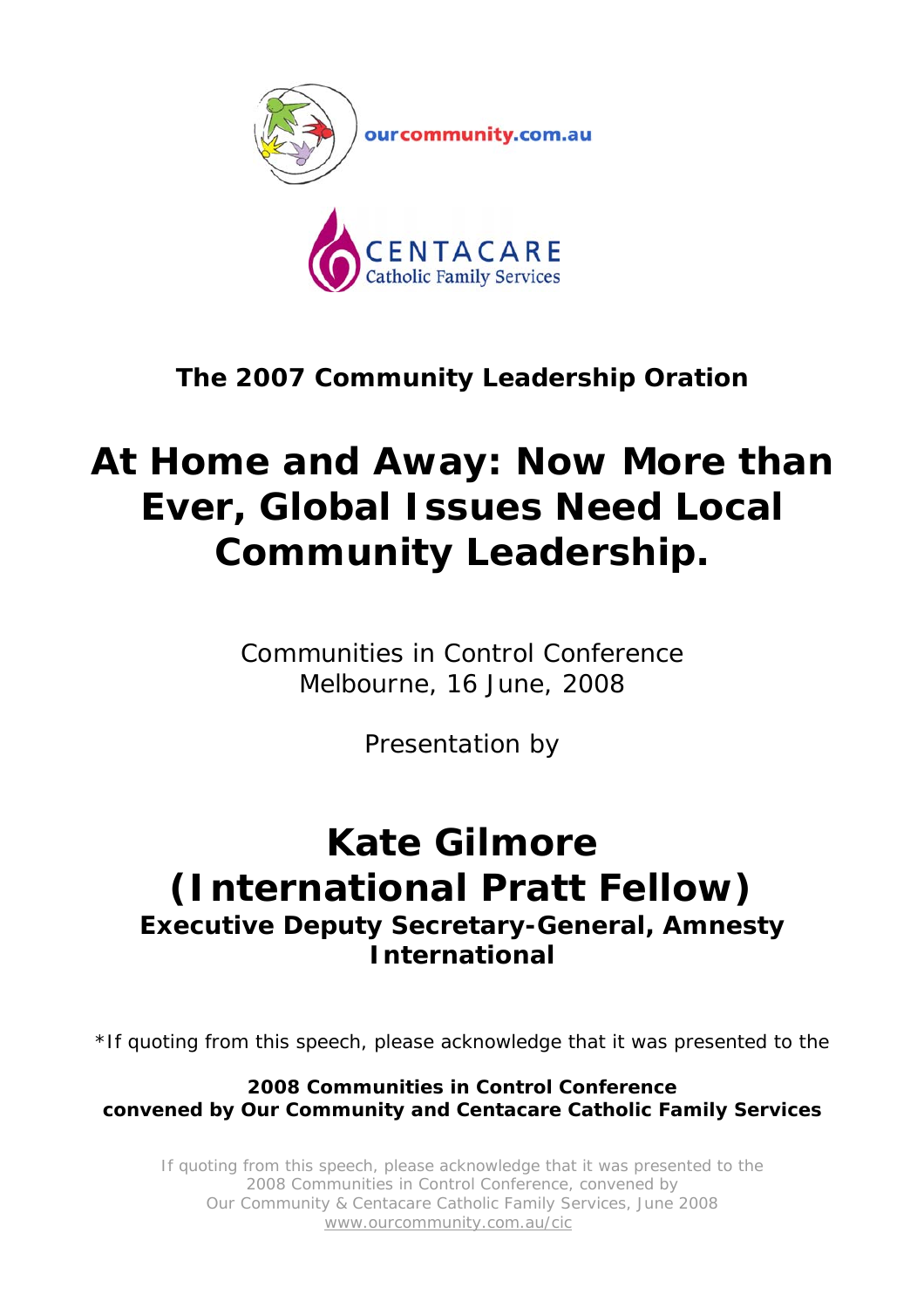Thank you very much. I'd like to start by thanking the Wurundjeri for the opportunity and the privilege of being on their land.

It's an enormous pleasure to be part of this remarkable gathering to celebrate Australian community and here in Moonee Ponds in particular.

I get to stand here because of the generosity of Rhonda, Joe and the other organisers of the conference and for that I'm very grateful. I hope you as the audience at the end of two stimulating days will also be kind to me and tolerate this last go at challenging ourselves to embrace community and all of its power and possibility.

To be honest, it's quite intimidating to be here. You're very impressive, both by sight, by presence and by the authenticity and the authority, the power of what it is that you represent.

So I want to pay honour to you today by, if I might, drawing some connections between what you do every single day, how you go about it, what you uphold as you go about it, and what others just like you are doing the world over.

I want to lay out this idea of connection between us all, and to suggest, as indeed I think the debate just raised, this connection is an opportunity and it's a threat. It's a responsibility and it's a right.

Because it's not just interesting to talk about global connections between us all, it's factual. Those connections are there.

What's really challenging is to surface them, to make a compelling and consequential case that our lives as community activists should be lived in a consciousness of connection with global community and with a global community of communities.

Perhaps now more than ever if we think of community only as a specific or geographical construct, perhaps we're part of the problem. Because as the economy integrates and electronic communications stretch across national borders and flows of information and money speed up and intensify, power, influence, control is shifting. It's changing and relocating. It's de-linking from the physical alone and the geographical only.

The nation state's power is shifting to business, shifting laterally to corporations, upwards to super-structured systems like the European Union, International Monetary Fund and downwards to civil society organisations.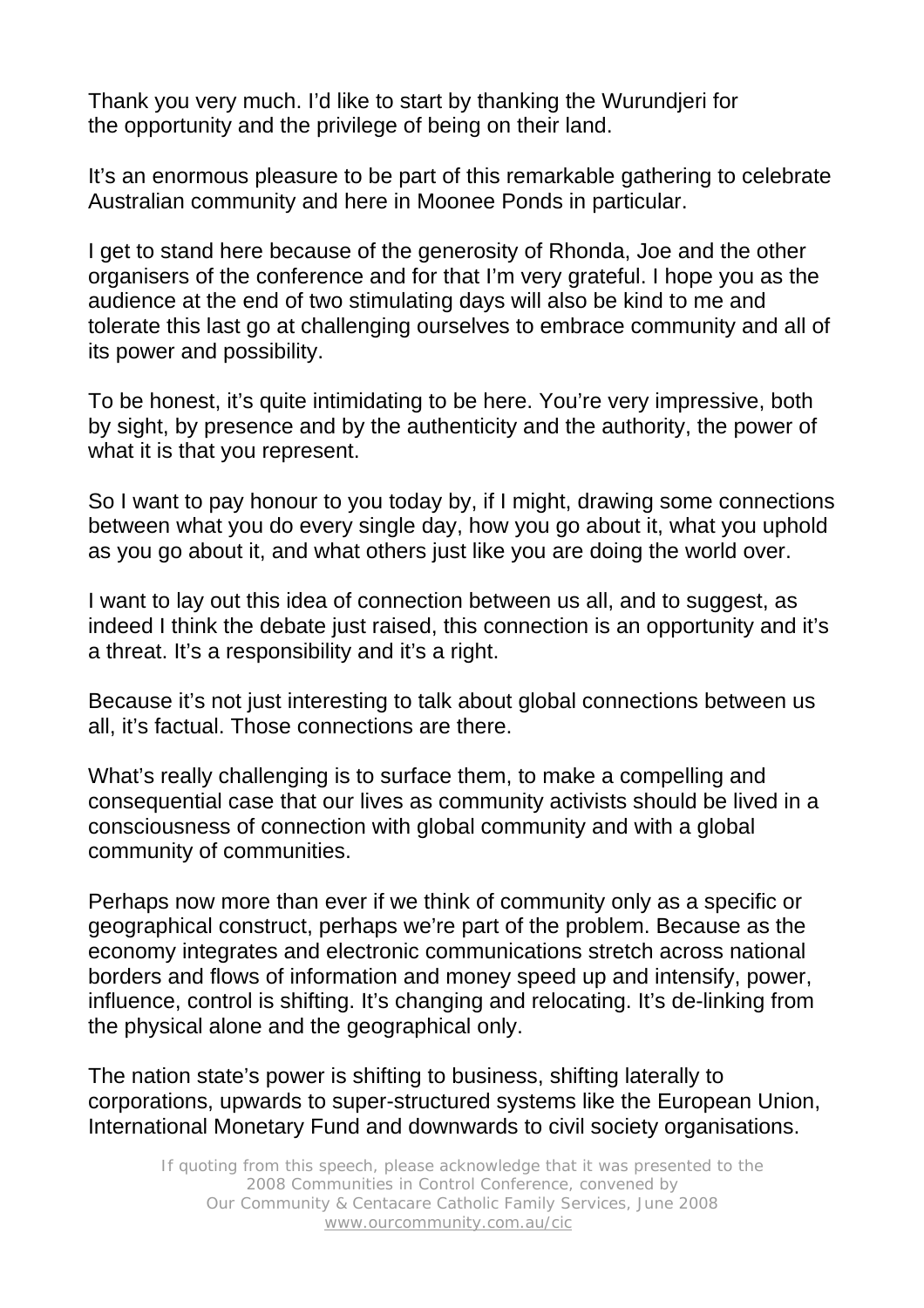These sources of influence are acquiring new and more disbursed powers, bringing with them impacts on our lives and our life choices, and sometimes in ways that are unseen and therefore unaccountable.

Globalisation means economic growth and wealth, at breakneck speed for some, but leaves many more marginalised – marginalised from their realisation of rights and from meaningful choices in life.

We are at genuine risk in a global market economy of security, financial and environmental integrations that outpace the possibility and capacity that we have for genuine social organising and for genuine social justice.

In this world the truth is there isn't a single country or government or actor  $$ or even a group of countries or actors – that can hope to resolve on their own – global problems. But nor can any one local community hope to hold back the tide, even though many are trying to. In fact, people the world over increasingly are impatient with government. They're demanding justice and freedom and accountability. In small places and in large, in troubled times and in freedom, in creativity under violence and in repression, people are insisting on their right to organise.

And despite the efforts of governments to silence human rights defenders, social activists and others just like you, people power, people pressure remain and will be forces to be reckoned with.

But in these times and in the times ahead there is a real human cost and casualty in separation, in division and in distinction, which too frequently have been the by-products of many approaches to community.

Pragmatically, not ideologically, at the close of this day we should think once more about the place we can give to the global and to the universal, even as we defend the local.

Of course, we agree that action within the formation of local community is the key to relevance, the key to effectiveness and to authentic purpose. Local organising, local action is a sure and certain antidote to the alienation that breeds rampantly under the force of a globalising economy, world politics, transnational commercial communications, monopolising multi-media. And local organising is essential in the face of public policy making that sublimates the identity of the citizen to that of mere consumer.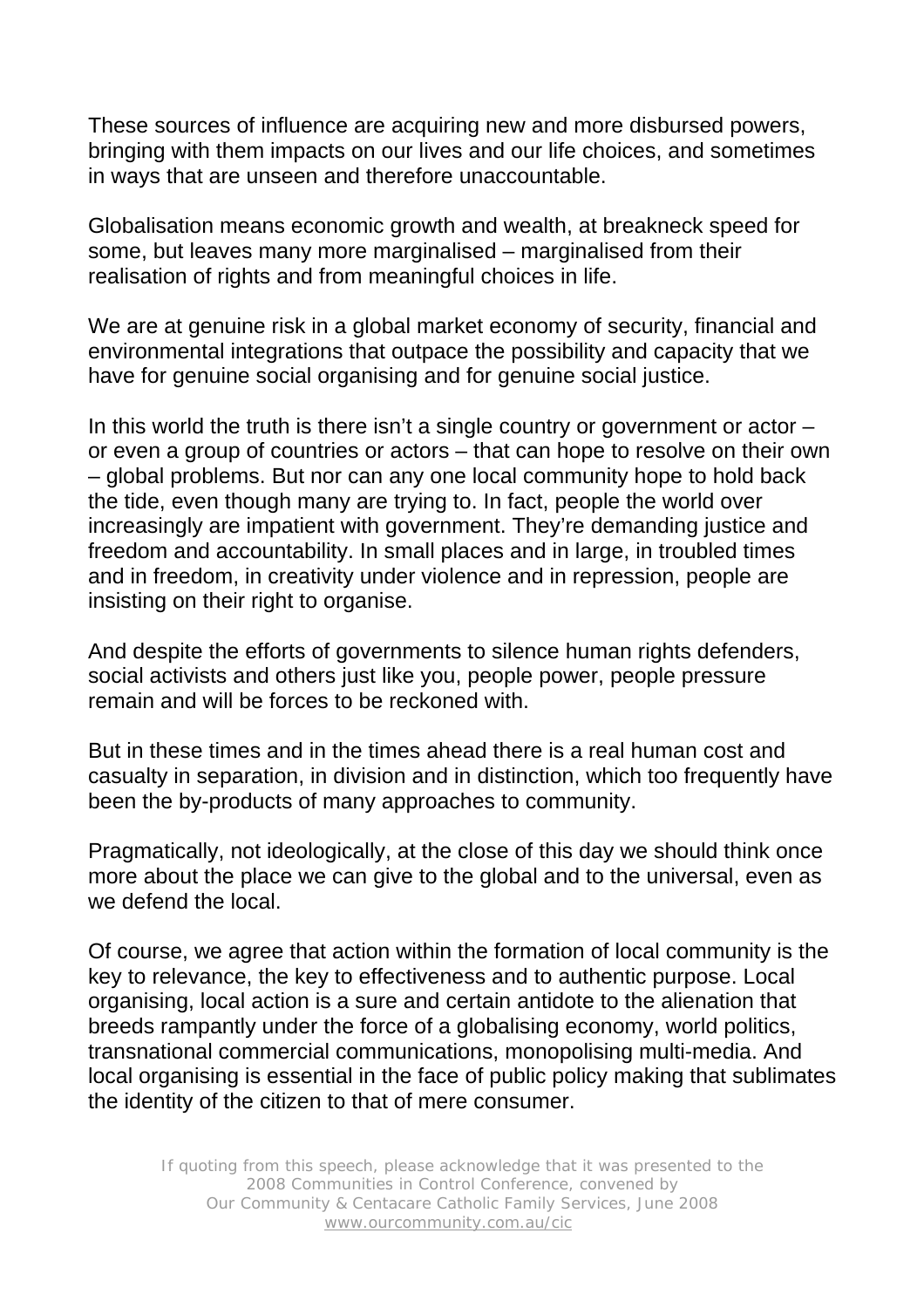At its very best, localism tailors and details solutions for specific contours of local reality. It's humanising, accessible, self-empowering. It involves and it dignifies.

It can mean the silenced speak. It can mean the hidden are seen. It can mean the forgotten are remembered. However, just as we celebrate community, to reduce it to the local only would be a wrongful and even reckless confinement.

What if we were seen to be judging another community to be less important just because it belongs to the other? What would it mean for how we organise locally if we were to discover that our localism is but a pretender for sustainable solutions when problems extend far beyond local borders?

What if in our local community struggles to be heard our voices were unintentionally some kind of free formed silencing of the voice of communities elsewhere?

Is there a price being paid by others that we don't even know of because we have clung community to smaller more confined places than ever our own values and principles required?

This is not a cautionary tale; it's a tale of hope and of opportunity. But it is a call for a renewal of that faded message: think global, act local. It's a plea actually for 'think and act global, think and act local,' for irrefutably here you are mirrored and reproduced in your millions the world over, the same urge, similar courage, a common irrepressible instinct for community in control.

The differences between you and these others are not substantial, and nor are they of your own making in the first instance. They become substantial only because of the public perception we enjoy here in Australia as compared to the reception you would receive if you were organising, for example, in Brazil.

In Salvador in Brazil similar meetings just like this are held. Here, for example, is a meeting packed with residents to protest local violence which is destroying their community, gathering to protest the casualties of that armed violence, holding aloft pictures of their children killed.

They're gathering here to expose and protest the otherwise invisible crimes of violence against women. In Salvador local community activists refuse to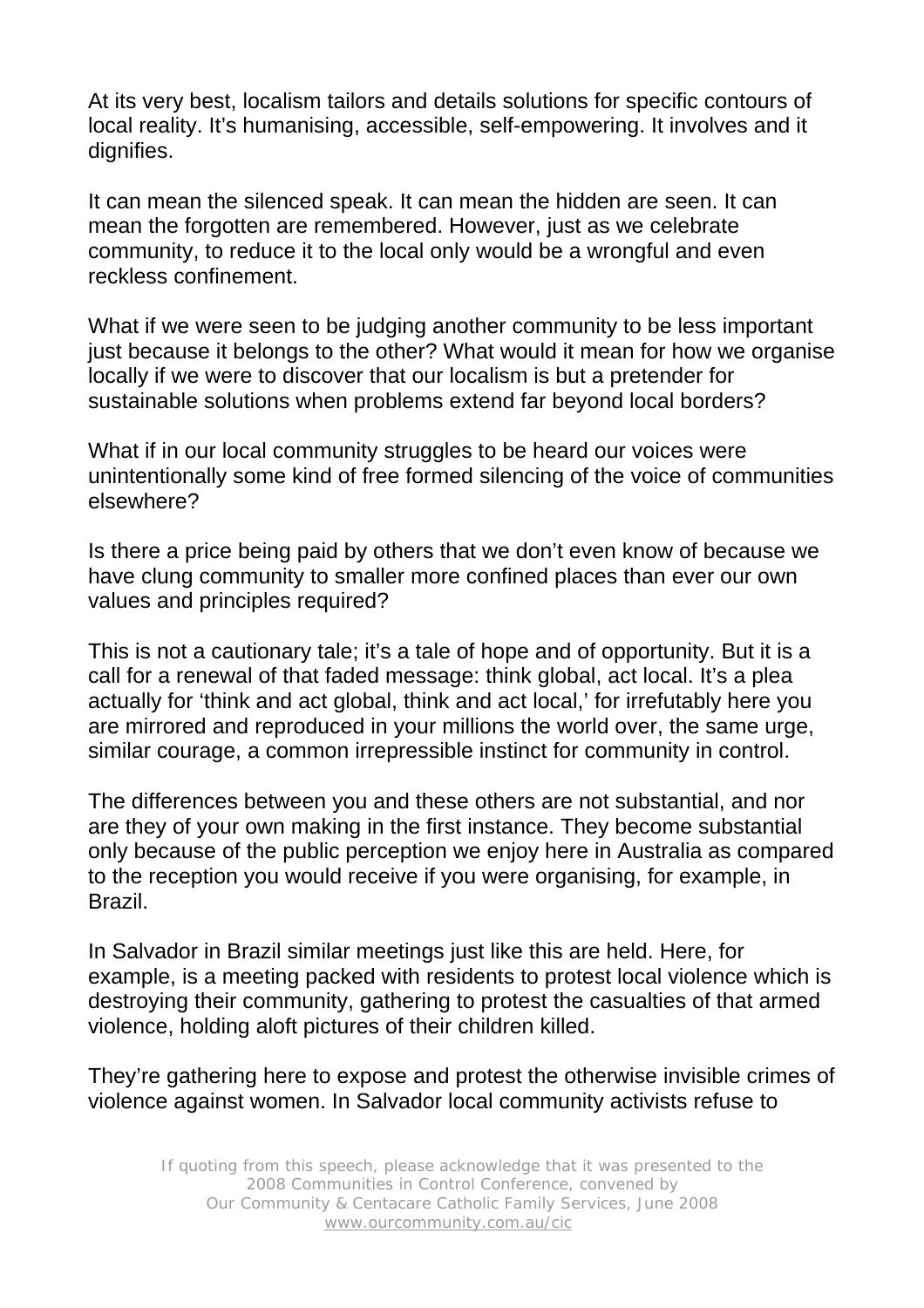accept the death of their family members and refuse to accept that these deaths should be met with impunity.

Many women of the poorest Brazilian neighbourhoods, the favelas, now devote their lives to the pursuit of justice. Their activism is relentless. They protest, exercising their right to community. In the favelas of Brazil you would organise too, provided you had the stomach for guns on all sides.

In a village in northern Bangladesh a group of women sit on bamboo mats in the dusty village. They're here as participants in a legal literacy program, even though most can barely read or write. They listen attentively as their teacher, using pictures and symbols, explains the laws that prohibit child marriage and require the informed consent of the woman to marriage.

These women have organised themselves to receive loans from a microcredit scheme. One woman has bought a cow to make some extra income selling milk. Another plans to buy a sewing machine to set up a tailoring business. Why does she come to class? "Well," she says, "I want to know more about my rights. I don't want my daughters to suffer the way I have. And so I need to learn how to protect my rights."

You would want to organise locally if you were in Bangladesh, it's only natural, provided poverty and deep seated gender-based discrimination did not prevent your access to the most basic civil tools that you need to claim public space.

In Latvia at the beginning of June there was a struggle locally to do something with flair and abandon that local activists in Sydney now take for granted, and that is to take pride in something which others would have regarded as a shame.

Taking their pride to the streets, Latvians marched first in 2005, only to be physically attacked while police stood idly by. They turned to Amnesty International for support, and in 2007 members of Muzika, Latvia's only gay organisation, were joined in a march of solidarity by activists from eight other countries, and this year from 26 countries.

You would feel a desire to organise in Latvia, but you'd have to brace yourselves for the spittle, the spite, the clenched fists of misanthropy borne of bigotry.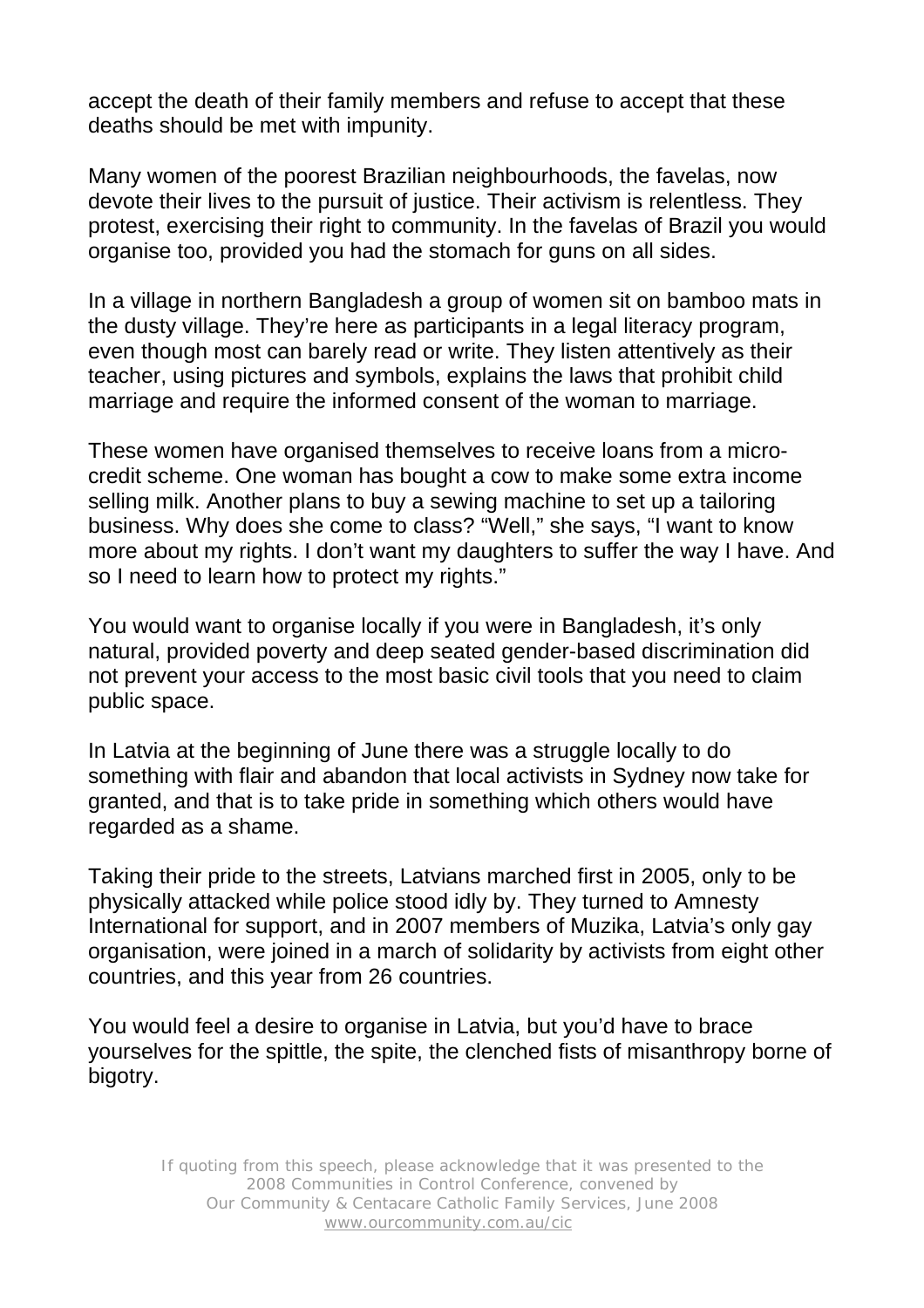In Guatemala, December 1982, an army-led unit slaughtered more than 350 indigenous villagers in just one of a number of massacres. It was to clear their land for a hydro-electric scheme. The clothing and remains recovered from that 1982 site reveal that many of the victims were children. Seventy-seven were aged under 12. Many skeletons bore milk teeth.

Throughout the violence directed at the indigenous population in Rio Negro, the World Bank and the Inter-American Development Bank continued financing the Chicacao hydro-electric dam.

Today, the sons and daughters of Remembrance against Silence is a collective of young people who were children when their family members were massacred or disappeared during Guatemala's civil war. And they won't forget.

You would want to organise too, organise for resistance, if you were indigenous people in Guatemala. You'd organise initially to resist forced eviction from your land. And then you would organise because you would never forget how you were treated.

But you would have to be willing to face the violence of unacceptable government, of unaccountable government, the injustice of corrupt courts, and be ready to be betrayed by key international bodies.

On the  $10<sup>th</sup>$  of October just last year Wang Ling was assigned a 15 months re-education in China. She had organised petitions and prepared banners in protest against the demolition of her home, this time for Olympic construction. Beaten, detained and imprisoned, Wang Ling is currently being held in a reeducation through labour facility in Beijing.

You would wish to organise if you were in China. But if you spoke out, if you tried to meet with others to share your experience or sought access to government information, you'd want to be prepared for criminal charges.

In Zimbabwe, meetings just like these are being held. Women for Zimbabwe arise, meet and organise so that Zimbabweans can articulate together issues that otherwise they would be too afraid to raise alone.

Standing for strategic non-violent action, women, or WOZA as they're known, suffer because they want to exercise their constitutional rights and fundamental freedoms.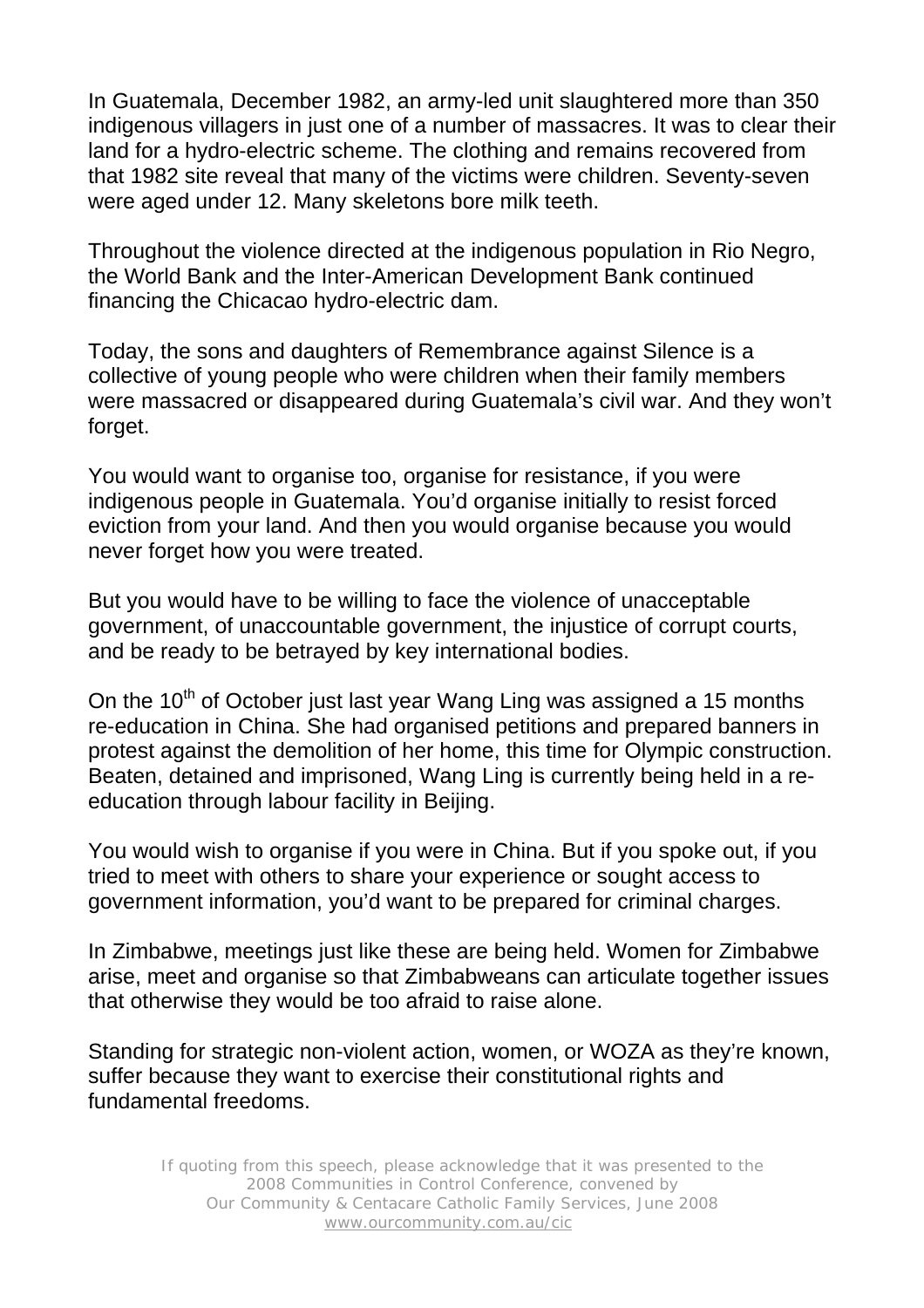Since February 2003 when they were first formed, WOZA members have been repeatedly arrested by Zimbabwean authorities. As recently as two weeks ago, WOZA activists were arrested and beaten because they'd marched peacefully to call for the end to the violence plaguing Zimbabwe.

As we prepared to meet here in Moonee Ponds, these peaceful community activists were being held in Harare Central Remand Prison in deplorable conditions, arrested and detained purely because they were attempting to exercise their right to freedom of assembly and association, their right to community. And they're founded, and I quote them, "to prove that the power of love can conquer the love of power".

You would want to organise locally if you lived in Zimbabwe, provided you were prepared for arbitrary detention for unfair trial and you were willing to be subjected to cruel and degrading treatment.

The world over, local community organising is to society what water and air are to the environment – essential, intrinsic and yet, through crude exploitation, also being trampled on, under attack and under siege, a human rights footprint stamping down claim and entitlement for people who like you would stand up.

Its absence inconceivable, community gives substance, character and glue to society. But if community organising is not universally respected then we are all under threat, because the principle of entitlement to community is a fundamental human right. It's not just a statement of personal belief, it's a binding fact under international law, derived from the Universal Declaration of Human Rights and protected under law.

This year, in 2008, the Universal Declaration of Human Rights turns 60. For six decades it has been the foundation stone of the community of states. The UN was formed expressly for the affirmation of fundamental human rights. And the global gift of the Universal Declaration is its capturing in words universal longings, shared values and common entitlement.

At the beginning of the decade in which it was drafted, Franklin Delano Roosevelt described freedom's four anchors as this: freedom from fear, freedom from want, freedom of speech, freedom of worship – the hope of humanity.

And by the end of the decade Eleanor Roosevelt stood before a nascent United Nations with a recipe for respected individuals, sustained community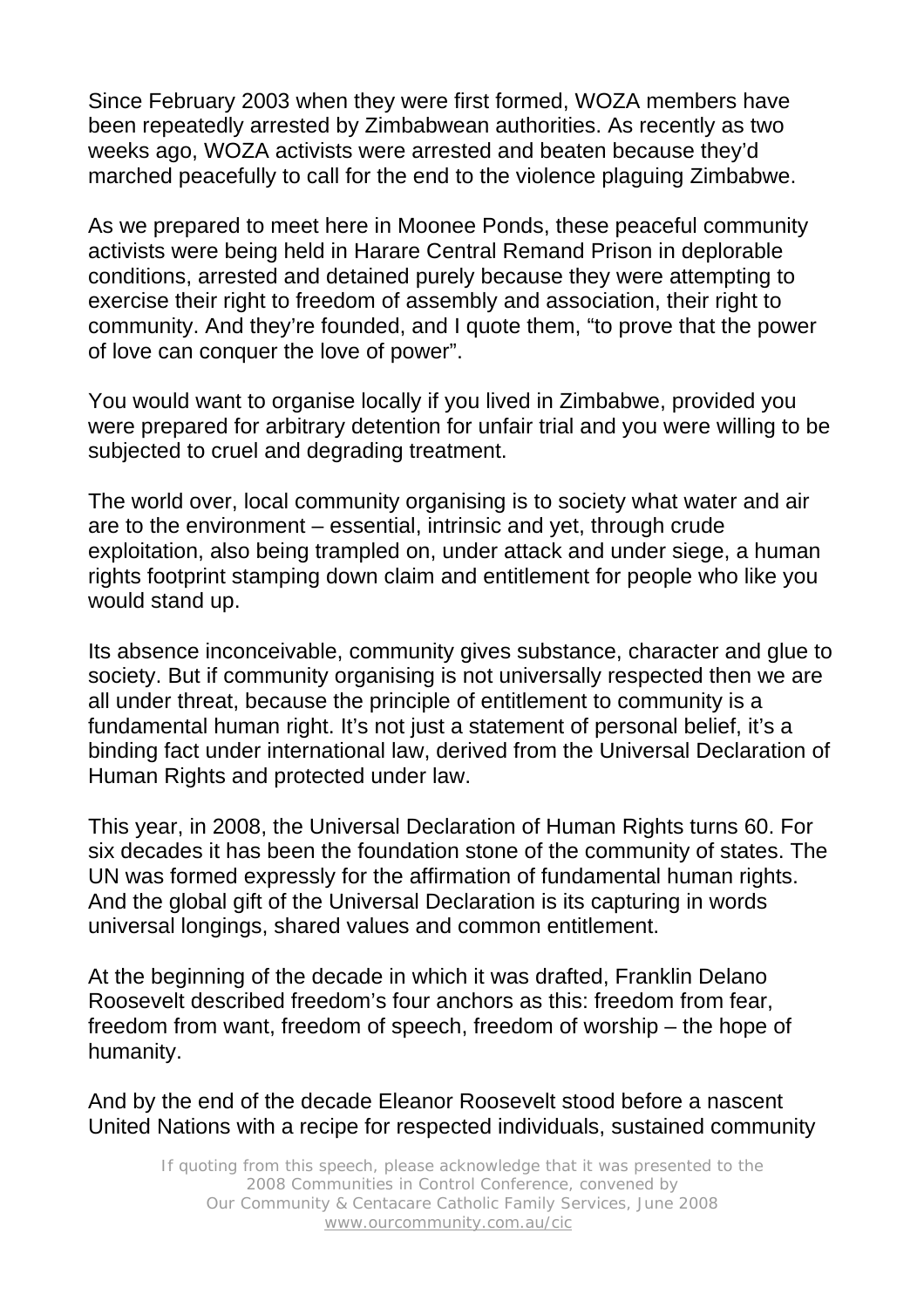everywhere – the essence of justice, blended with the elegance of equality and the protection of shared personhood.

For in between times in that self same decade we the people had turned in upon ourselves, denying the sacredness of humanity as a condition shared, an entitlement held in common. The world's political and local community leaders alike presided over deepest division, caustically conjuring up out of our otherwise common connection an artifice of diabolical distinction, stratifying apart our local and global communities with the social cyanides of bigotry, prejudice and oppression. This was a fatal failing of the fathers and its price extracted through years of overt and covert violence was paid by countless millions.

The Universal Declaration of Human Rights was not a product of great times or hopeful times or privileged or optimistic times. It was not a product only of its times but it certainly was shaped by those times. Its drafting took place in a very specific 1948, over which hung the shadows of Treblinka and Auschwitz, the horrors committed in the Burmese jungles and Hiroshima and Nagasaki, clouds hovering hard, dark and dank in a world excavating from Nuremberg to Tokyo the full horror of an all too human legacy. Sheer palpable disgust in the face of the harshest imaginable evidence made of the UDHR an authentic and definitive standard.

The UDHR describes and defines human rights but it does not invent them. This is a modern declaration of age-old values and it sets down power's contract with powerlessness.

The Declaration's articles combine to black-line a socio-political silhouette of the universal citizen. Jointly, human rights set out the boundaries to the human being, over which no political ideology, no cultural norm, no religious tome or whim or fancy of local or global urge can be or should be allowed to step.

When any one of us stands up or speaks out for something, for a belief, or expresses any opinion, or seeks to be treated fairly and free from discrimination, when we organise ourselves into groups, or form a gathering, or establish associations, when we demand information from those who hold it, when we insist on proper care for our children, when we call for decent housing, health or education, when we form a union, demand a working wage, when we argue for a free media, and against media monopolisation, when we want and demand fair trials, an independent judiciary,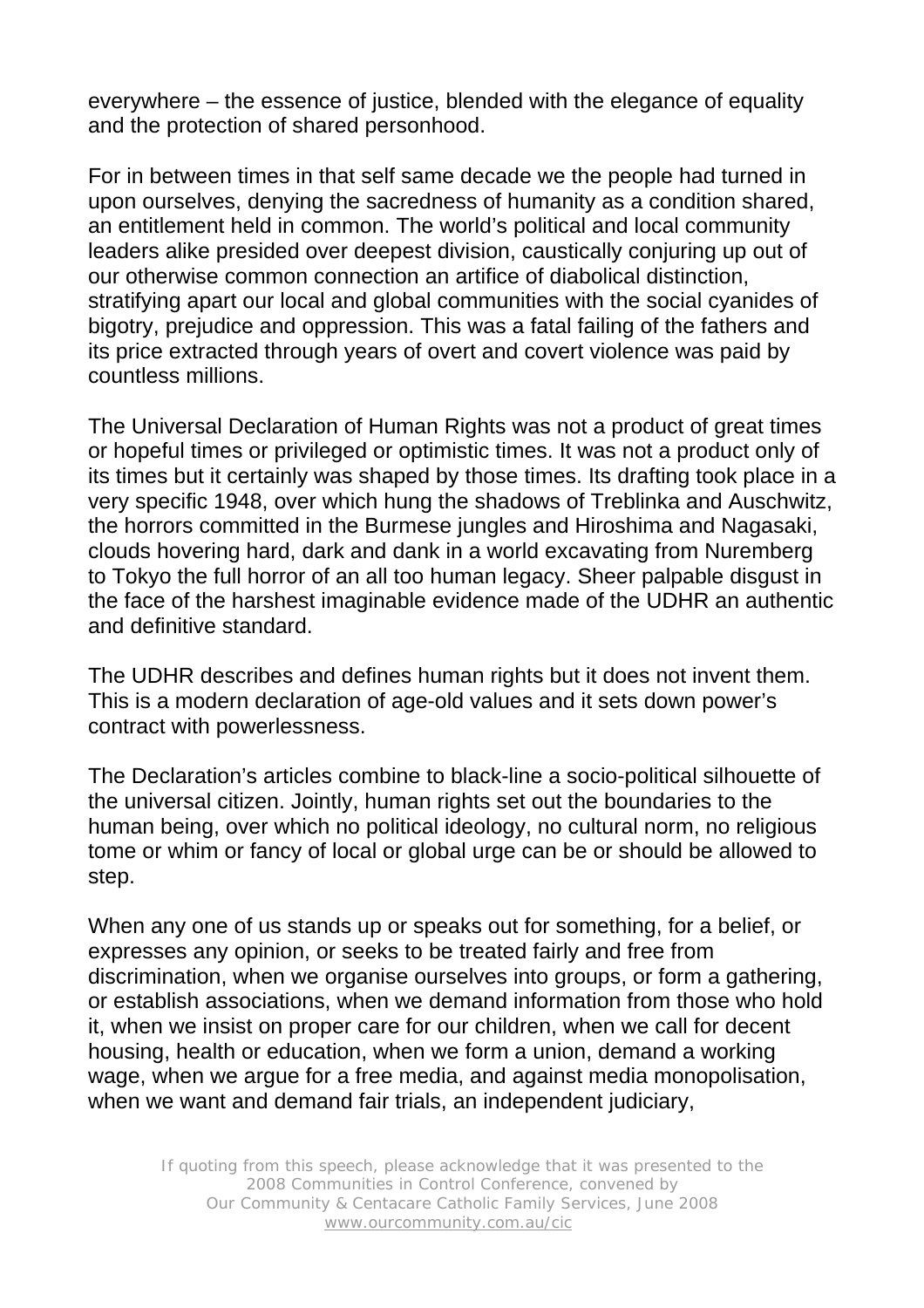independence in our pursuit of art and science – in each and every one of those we are using human rights.

This places human rights, taken for granted or not, liked or loved, consciously or otherwise, at the centre of the community project. Community depends on human rights. Without human rights, whether they name them as such, community is neither possible nor plausible nor sustainable.

The Universal Declaration of Human Rights has as its heart the engaged and active individual, who gathers together with other engaged and active individuals in communities of endeavour.

On this, the  $60<sup>th</sup>$  anniversary of the UDHR, we have both rhyme and reason, not to mention responsibility, to recall its rationale, its purpose and its principles, and to confirm that we are standing sentinel to its intent.

At 60, the UDHR is not up for retirement. It's as relevant today as ever, and deserving of renewed commitment. It doesn't need to be renegotiated, rewritten or scrapped. It just needs to be respected. And it needs rigorous defence.

For in this decade there has been a sustained assault on the values of human rights. The US administration with the connivance of other governments has condoned, supported or imitated unlawful practices, has globalised human rights violations.

Guantanamo Bay detention camp is the capital city of an illegal largely secret network of black hole detention sites, denying 25,000 detainees in Iraq, 800 in Bagram Prison in Afghanistan and 270 still in Guantanamo their right to freedom from torture, to fair trial, to challenge the lawlessness of their detention.

This has been a decade of opportunity, then, for the repressive. For states like Russia and China, Iran, Sudan and Zimbabwe, it's an opportunity for labelled dissent and public debate and community organising terror. In this decade the liberalist agenda, the market economy and the political democracy has betrayed the poor, the marginalised and the silenced.

For the shroud woven by the rhetoric and practice of the war on terror cloaks and confounds the real threats to human security – violence against women, xenophobia, HIV/AIDS, poverty and a planet under pressure of extreme consumption.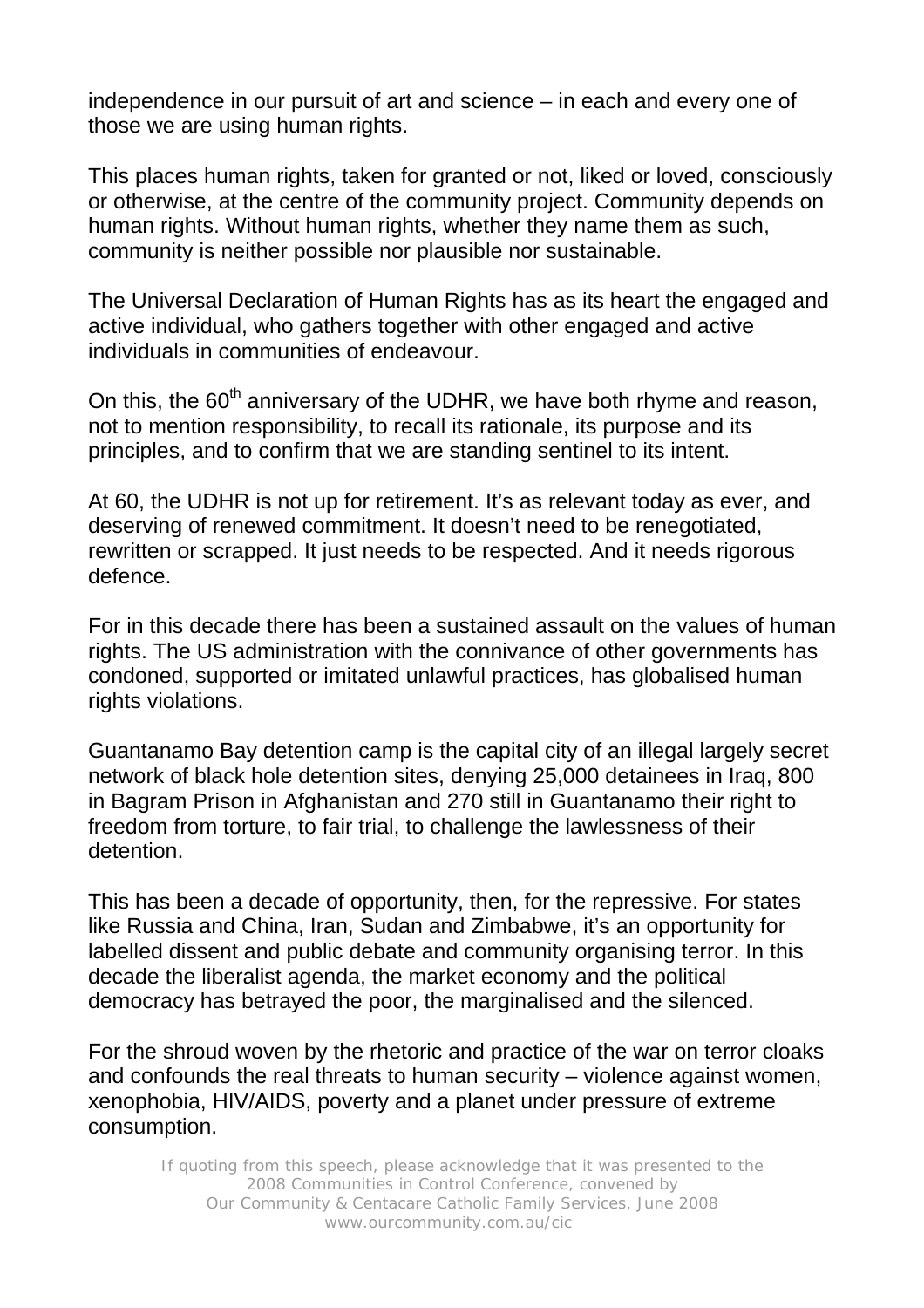In this world, in this decade and for the next, acts of local engagement, local connection and local action will be acts of great humanity. But they won't be enough. Food, oil, climate change, armed conflict – our greatest social challenges today and tomorrow – are not contained by and held at national borders. Being global they reach beyond the local only.

And in the meantime, the moral authority to lead these global solutions to global problems, of the world's most powerful leaders, the UN, the US, it's in tatters. We know that the system of global governance, the institutions we need to address global problems, are not up to the job. We see it every day. The capacities and the political will needed do not yet exist.

Our international institutions are riddled with ineffectiveness, resistant to innovation, co-opted by divisive state agendas. And those who bear the heaviest burden of globalisation, and will bear the brunt of climate change, are absent from processes of deliberation in their decision making.

And yet we have the secret here. We know too well how consequential social movements can be, how powerful non-governmental organising is. Through different evolutions it has imagined and reimagined and gone on to redefine human social and political relationships.

Tim Flannery reminded us at the outset of our meeting that global social movements eradicated slavery, achieved the eight-hour day, enfranchised women.

The head of the Women's Policy Unit, Rhonda Cumberland, told me this week that a hundred years ago the global influence of the local women's suffrage movement here in Victoria was such that when Vida Goldstein went to the US, President Roosevelt asked to meet with her.

There are modern examples of this power that linked up local activism can release for global impact. In the last few years, over one million people worked locally to call for global action to prevent weapons falling into the hand of local communities. And under force of their pressure, the international community has now agreed to start drafting an international arms trade treaty.

In October last year, 43 million people in more than a hundred countries around the world stood up for a global action day against poverty.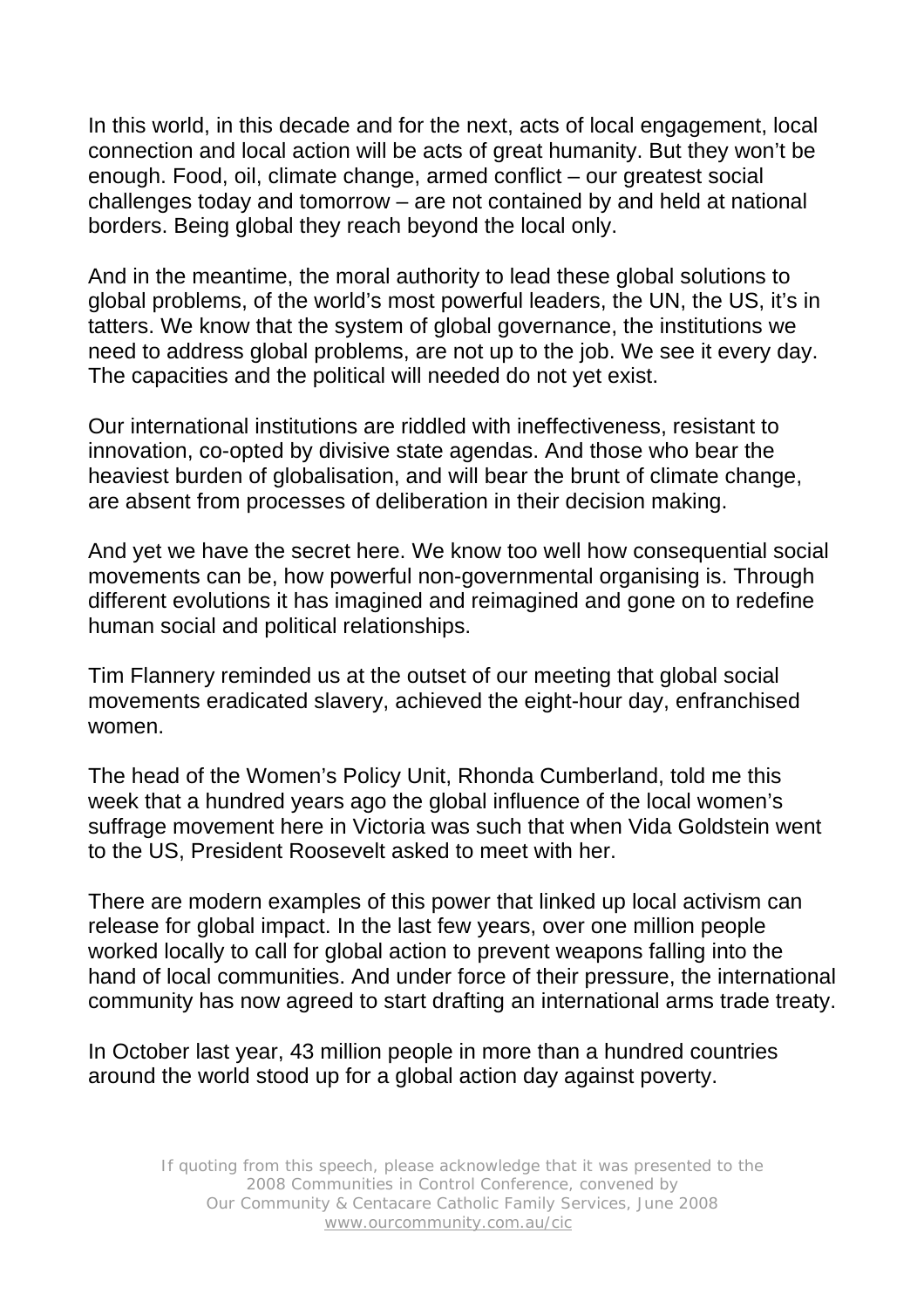Today, because of the technologies of communication, and the relative ease of information exchange and travel, we have far greater possibilities and access to the resources we need to build a global community of local people, bound not by the borders of nation states whose policies are fickle to our rights. We should aim in this less bordered world to build a robust, resilient web of interconnected commitment to human rights for all people everywhere.

It's not only urgent but it's possible to seek a new balance between global and local, to form broad churches, not only small chapels. As local and community groups we can, and the world needs us to, connect and work with other communities nationally. Just as this wonderful and remarkable gathering has done nationally, we must replicate it internationally.

And it's just a matter of simple action, not nearly as challenging as perhaps we fear. For example, on your seats you found a community Code for Good Governance. It recommends, and surely we could make this commitment, to put universal human rights explicitly in your organisation's statute or purpose statement.

Why not review your vision statements and make explicit your commitment to being active for a multi-dimensional sustainability, a sustainable individual, a sustainable community, a sustainable globe.

Why not look at your mission statements. Do you include there a purpose for solidarity in community that extends your gaze beyond the local only, and that understands that in this globalised world if one of us is attacked for community, we are all injured?

In your strategic priorities, in your role statements, are you seeking connection and assigning responsibility to people with authority in your organisation to explore how connection might be developed? In this information and communication age, are you taking to yourselves a new twinning agenda for community organisations, seeking out other organisations with whom to partner, where you can connect, exchange and collaborate?

Perhaps I am asking too much or not enough. I just try to remember Rosa Parks. Rosa Parks in the southern states of the United States of America, in the worst of the segregation years, shook an entire nation and changed the world because she would not sit at the back of a bus.